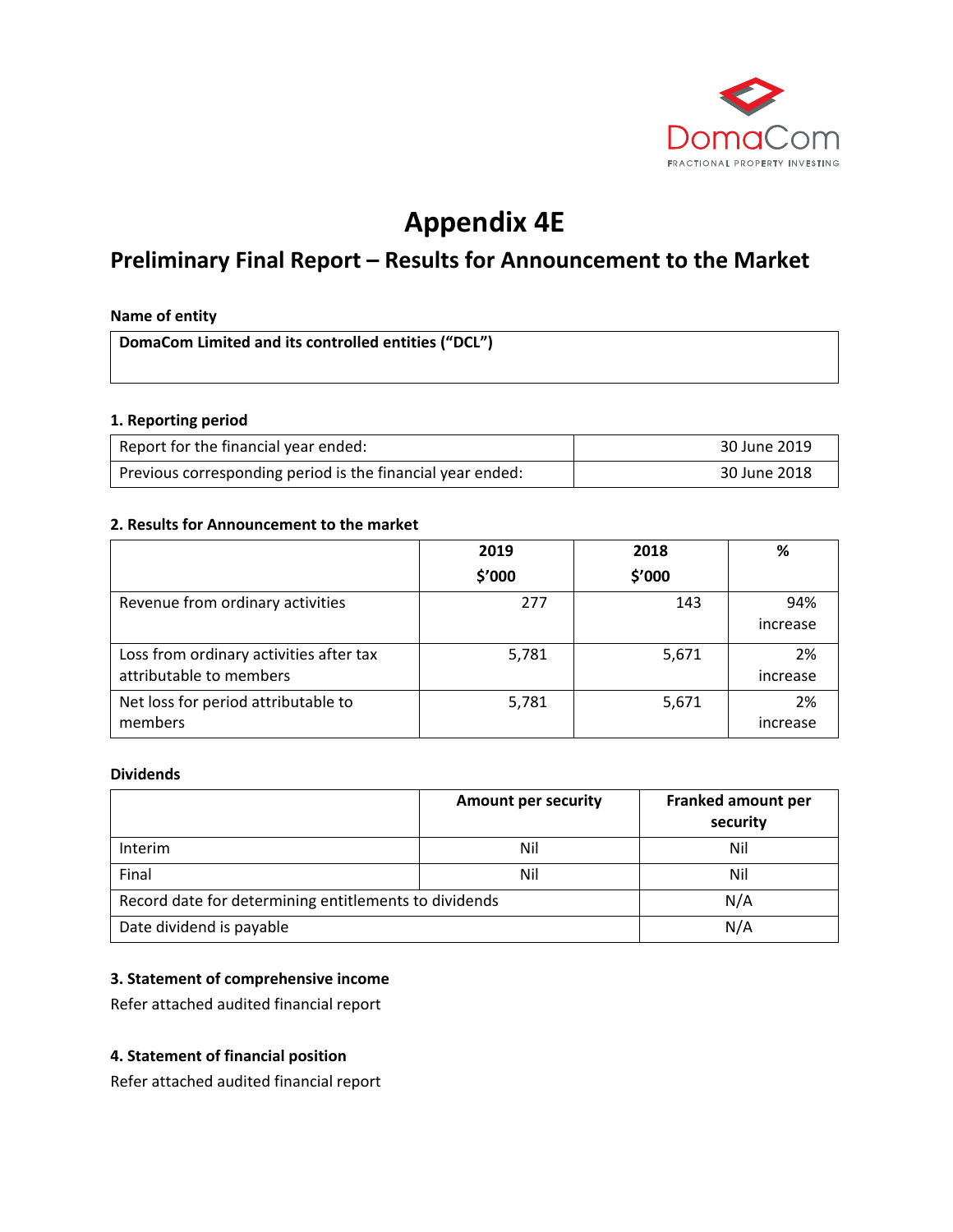## **5. Statement of cash flows**

Refer attached audited financial report

# **6. Statement of changes in equity**

Refer attached audited financial report

#### **7. Dividends**

|                                            | Date of payment | Total amount of<br>dividend |
|--------------------------------------------|-----------------|-----------------------------|
| Interim dividend - year ended 30 June 2019 | N/A             | \$0.00                      |
| Final dividend - year ended 30 June 2019   | N/A             | \$0.00                      |

#### **8. Details of dividend or distribution reinvestment plans in operation are described below:**

Not applicable

#### **9. Net tangible assets per security**

|                                            | <b>Current Period</b> | <b>Previous</b>       |
|--------------------------------------------|-----------------------|-----------------------|
|                                            |                       | corresponding period  |
| Net tangible asset (liability) backing per | $(1.6 \text{ cents})$ | $(0.8 \text{ cents})$ |
| ordinary security                          |                       |                       |

#### **10. Details of entities over which control has been gained or lost during the period**

| Name of entities | Date of change in control |
|------------------|---------------------------|
| N/A              | N/A                       |

#### **11. Details of associates and joint venture entities**

| Name of associate or joint venture | % securities held |
|------------------------------------|-------------------|
| N/A                                | N/A               |

#### **12. Details of significant information relating to the entity's financial performance and financial position**

Refer attached audited financial report

#### **13. For foreign entities which set of accounting standards is used in compiling this report**

N/A

# **14. Commentary on the results for the period**

Refer to attached audited financial report for detailed commentary on the results for the period